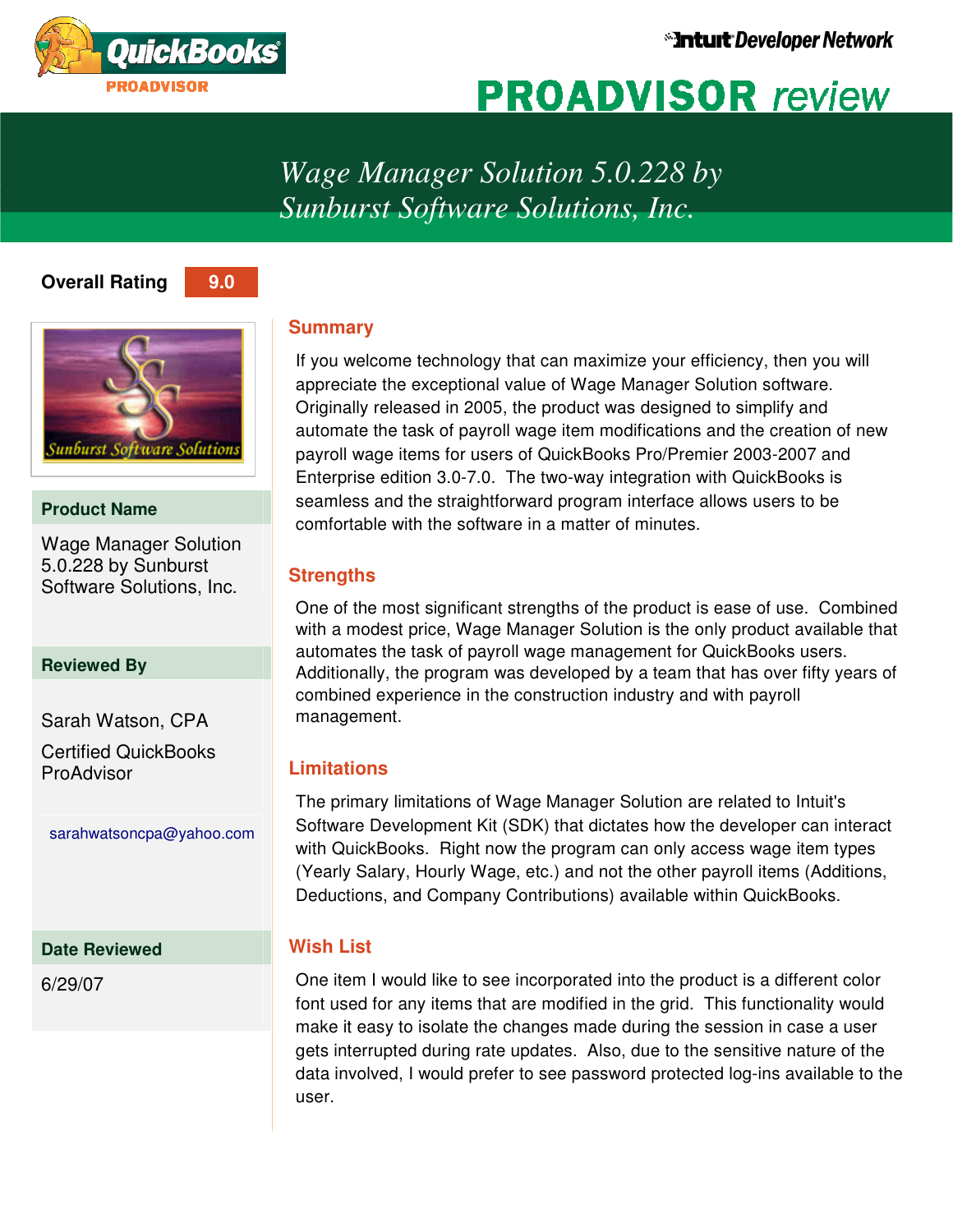

# **Product Ratings And All According Product Rating According According According According According According According According According According According According According According According According According Ac**

## **Setup and Installation:**

Installation and setup of the program can be accomplished within a matter of minutes. Whether the user opts for delivery of the product by download or CD, the InstallShield® Wizard will walk them through the process. Once installed, the user can access their open QuickBooks file and choose the type of wage items they need to manage. Permissions will need to be granted within each QuickBooks file to either allow access when it is open or closed. The entire process is fast and easy to follow.

Wage Manager Solution is also installed concurrently with the company's Certified Payroll Solution product.

### **Interface:**

By keeping the interface simple and uncluttered with graphics, a user can start enjoying the benefits of payroll wage item management in an easy to use spreadsheet type grid. Navigation within the program is accomplished by simply selecting a wage item or individual wage and using the buttons on the toolbar to perform the requested function.

Additional features are also available in the program's menus.

### **Features:**

The primary function of the program is to manage payroll wage item modifications and the creation of new payroll wage items for all employees in one convenient grid. The most common features are to add or copy a wage item, delete a wage or wage item, and to modify an existing wage. These functions can either be performed for a single employee or for all employees at the same time. The user can also take advantage of the import function to pull in a tab delimited ASCII spreadsheet. The only catch is that the wage item must first exist in Wage Manager Solution before the import can be successful.

### **Ease of Use/Service and Support**

Wage Manager Solution is an uncomplicated program that performs one basic task – payroll wage item management. The hours saved by automating this function are well worth the modest price of the program.

Unlimited free support is available through an on-line user forum and future program enhancements are included in the purchase price. Phone support is available for an additional charge and is provided by a Certified QuickBooks ProAdvisor. A list of common error codes and their solutions are listed in the program help menu.

**9.5** 

**9.0** 

**9.0** 

**9.5** 

**10.0 (Perfect):** This exceedingly rare score is reserved for a product that is as

**Ratings Definitions**

### **9.0 to 9.9 (Spectacular):**

perfect as it could be.

A product that receives a rating in this range succeeds at meeting all of its intended users' needs and has no meaningful drawbacks.

### **8.0 to 8.9 (Excellent):**

A product that receives a rating in this range is superior in so many ways that its relatively few drawbacks are not very important.

### **7.0 to 7.9 (Very good):**

While the strengths of a product scoring in this range certainly outweigh its weaknesses, it has some minor faults that certain users should be aware of.

### **6.0 to 6.9 (Good):**

This range represents a product that is above average. Its strengths slightly outweigh its weaknesses, making it good for most uses but not a standout.

### **5.0 to 5.9 (Average):**

A product that scores in this range is functional but unremarkable.

### **4.0 to 4.9 (Mediocre):**

Products in this range are below average. They fall in the middle of the pack for most features, but suffer from a few additional major flaws.

### **3.0 to 3.9 (Poor):**

A customer should probably not consider purchasing a product in this range or lower. There may be one or two specialized circumstances, however, that could justify the purchase of this product for a very low price for a specific demand.

### **2.0 to 2.9 (Terrible):**

A product that receives a rating in this range does not satisfy any of its intended users' needs and has no meaningful strengths.

### **1.0 to 1.9 (Abysmal):**

A product in this range should never have been produced. This product has no redeeming qualities and worse, may actually harm the user or the user's productivity.